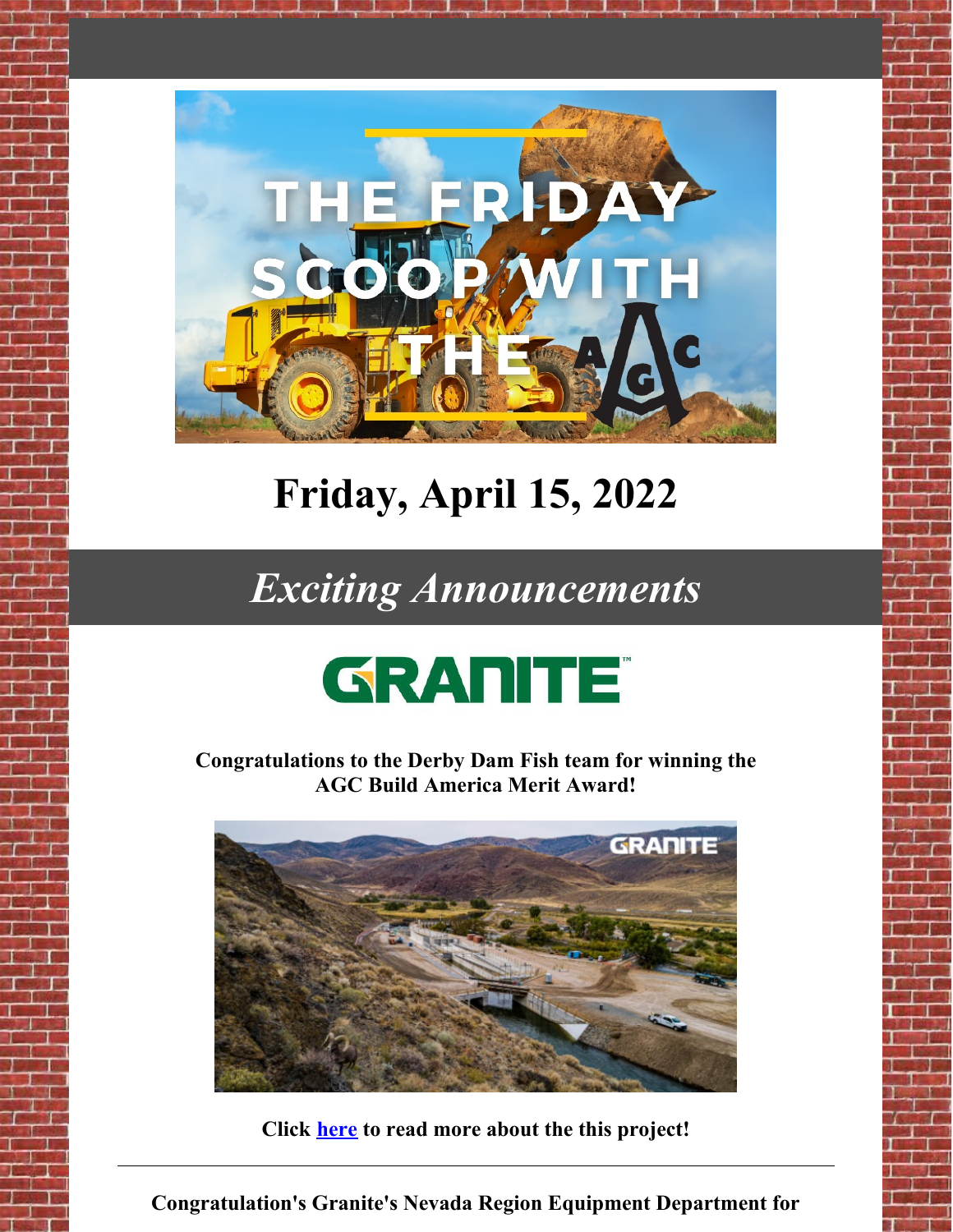**achieving a Five-Year Injury-Free Milestone!**



The Nevada Region Equipment Department celebrates five injury-free years

### **Click [here](https://www.linkedin.com/pulse/granites-nevada-region-equipment-department-celebrates-/) for the details!**



**K & K [Construction](https://kkconstructionsupply.com/) Supply, Inc.**, is a women-owned, family-owned and certified DBE Construction Material Supplier with locations Sparks, NV and Rancho Cordova, CA. We provide top-quality and competitively priced construction products, utilized at every stage of a project from estimation to final build-out. Our team specializes in materials for heavy civil, commercial, and industrial projects. We have been servicing the Nevada and California market for over 15 years on some of the largest projects including City Center, Reno-Tahoe International Airport, Sacramento International Airport, Folsom Dam, Parr Blvd, HWY 101 4A in Carpentaria, and many others. Give us a call today so we can discuss how we can work together in making your projects a success.

**<https://kkconstructionsupply.com/>**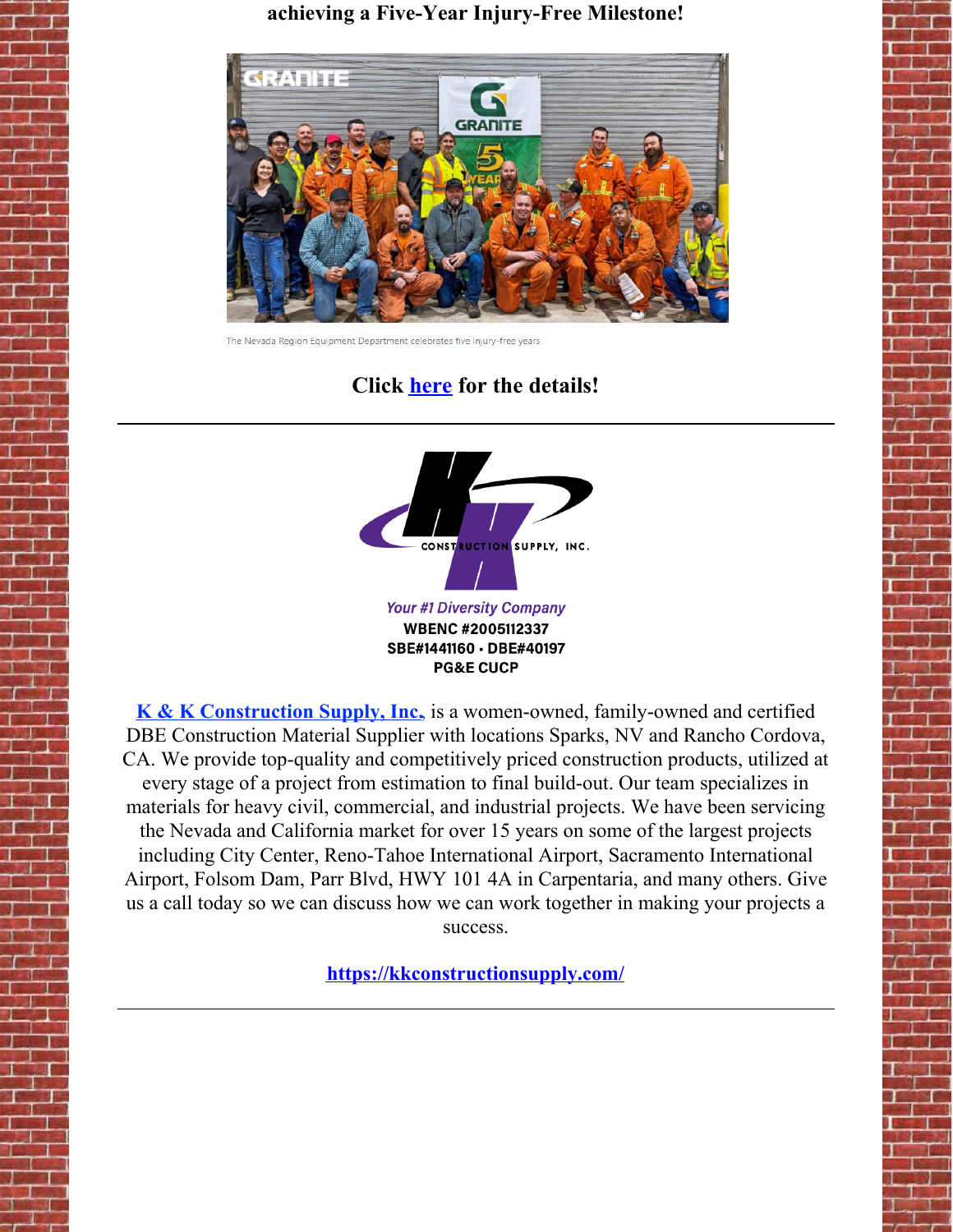

#### **REQUEST FOR PREQUALIFICATION**

**RENO-TAHOE INTERNATIONAL AIRPORT TICKETING HALL EXPANSION** Contract No. #21/22-03 PWP # WA-2022-298 2001 E Plumb Ln, Reno, NV 89502

**Requests for Prequalification due** April 27, 2022, at 5:00pm.

**Click [here](https://files.constantcontact.com/a417e0a6101/1dce015e-f714-4e83-893a-43038cb5800e.pdf?rdr=true) for more information!**

## *Member Services*



Save up to 20% on select Verizon Connect products through our partnership with NPP.

Verizon Connect Reveal provides one software solution to manage your entire fleet of vehicles, drivers and assets. As the number one provider of choice1 Verizon Connect provides a product and customer experience that you won't find anywhere else.

- Increase fleet efficiency and visibility
- Coach drivers to improve safety and maintain compliance
- Improve productivity and reduce expenses

AGC members can sign up for free with NPP and take advantage of deals on Verizon Connect and Verizon Wireless.

#### **Click [here](https://mynpp.com/association/nevada-chapter-agc/) for more information!**